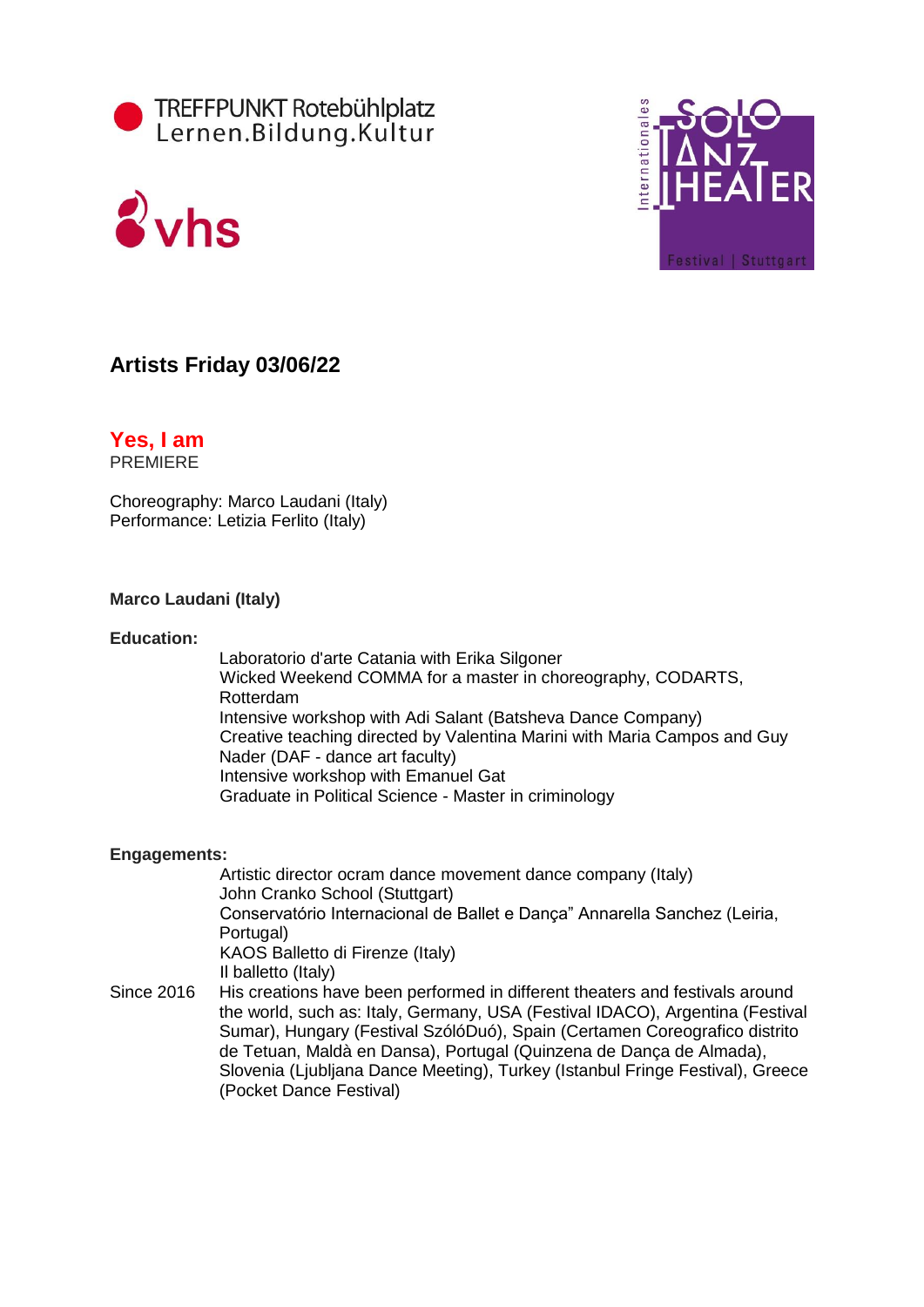





### **Letizia Ferlito (Italy)**

### **Education:**

- ASDC Dietro Le Quinte directed by Maki Nishida and Piero Ferlito
- 2020 Otra Danza (3 months)
- 2019 Posterino dance company (contract for a production)
- 2018 Innsbruck dance company (1 week)
- 2018 Delattre dance company (1 week in 2018)
- 2018 The Ailey School (6 weeks in 2018)
- Il Balletto directed by Susanna Plaino Scholarships:
- 2018 Codarts (1 week) •
- 2017 Princess Grace Academy (2 weeks)
- 2016 Princess Grace Academy (5 weeks)
- 2016 CODARTS (1 week)
- 2016 Hamburg Ballet School (1 week)<br>2013 Statlische balletschule Berlin (1 v
- Statlische balletschule Berlin (1 week)

### **Engagements:**

2020-2021 ocram dance movement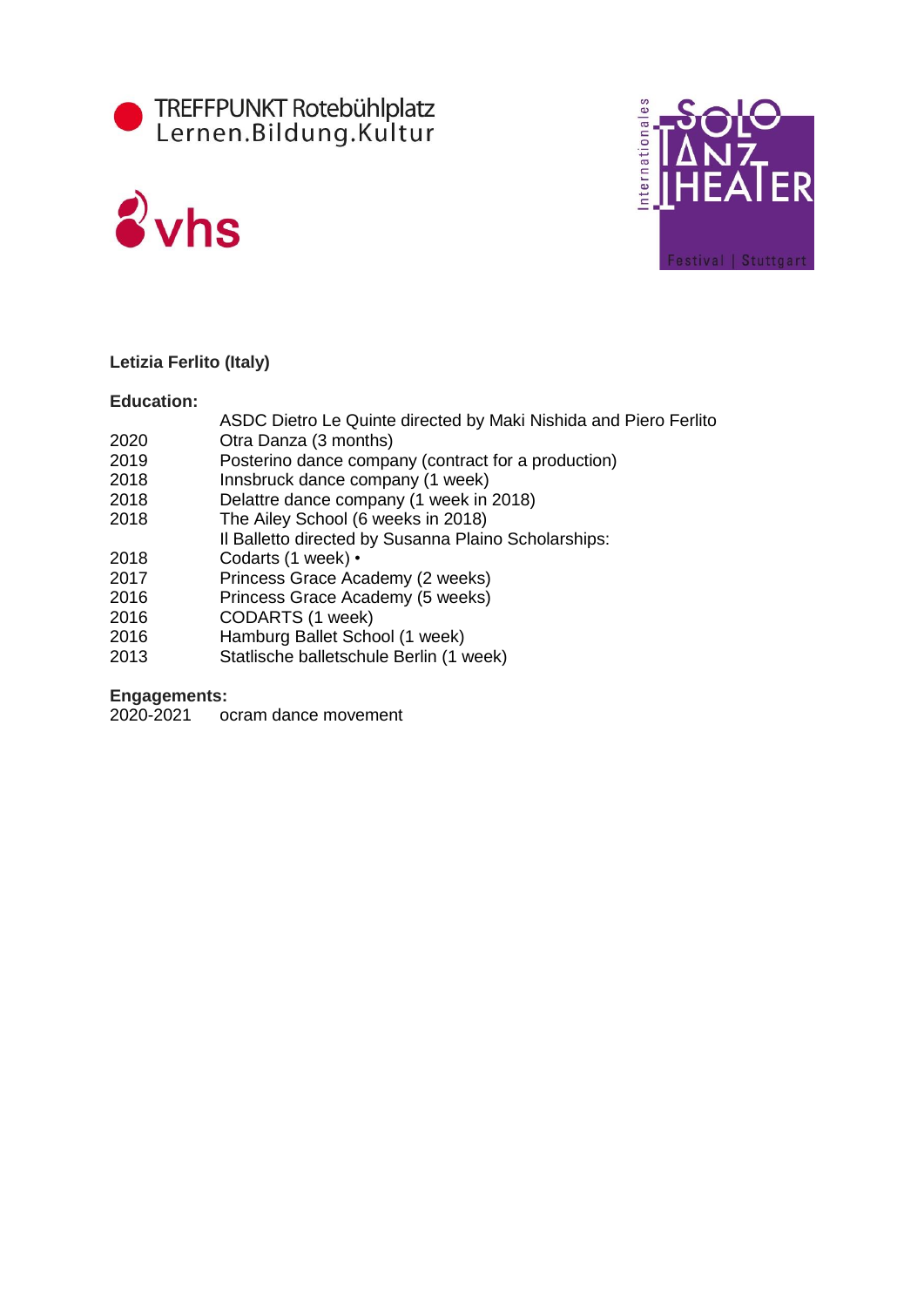





## **last achiv**

Choreography & Performance: Noah Oost (Netherlands)

### **Education:**

- 2018 Codarts University for the Arts Rotterdam, The Netherlands BA Dance (performer)
- Currently Studies involved courses in classical ballet, modern techniques (Laban, Graham, Cunningham, Horton), contemporary styles (Flying Low, Counter technique, floorwork, partnering), creation/performance (improvisation, composition, drama, own work) and repertoire (Martha Graham, Merce Cunningham, Jiri Pokorny, Hofesh Shechter and more)

### **Engagements:**

Turbid Texture Found (created for a school project for four fellow students) New Medusa (created as part of my composition exam)

### **Free projects:**

Dalton Jansen Choreography (functioned as a dancer, choreographer and coach)

The Pioneer Project (project set up by Jiri Pokorny, functioned as a dancer)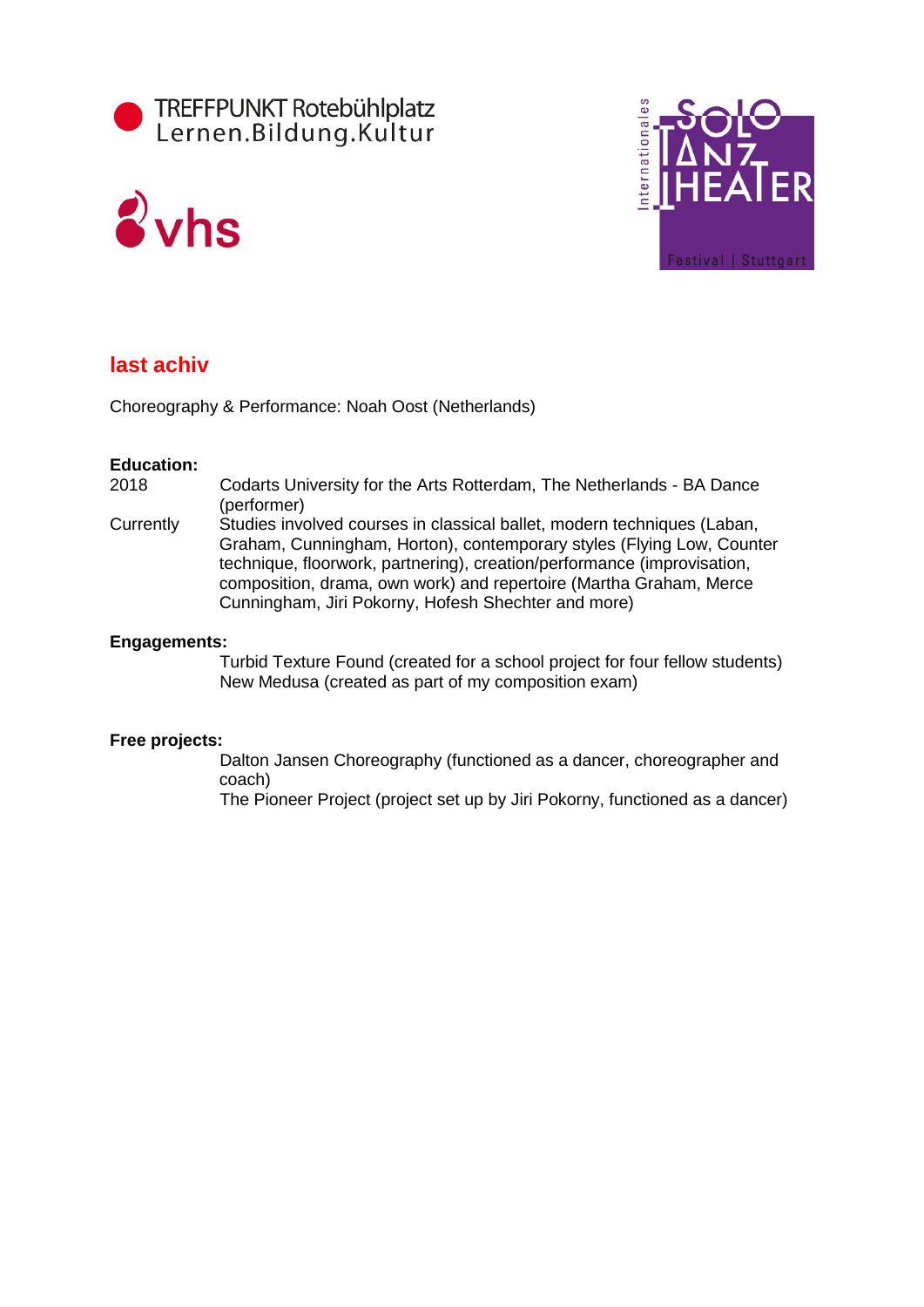





# **From Cocoon to Butterfly**

PREMIERE

Choreography & Performance: Isabella Accorsi (Brazil)

### **Education**:

| 2021                | Member of Dancewave Art Educator Training - Teaching for Justice (NY -<br>USA)                                                                                                |
|---------------------|-------------------------------------------------------------------------------------------------------------------------------------------------------------------------------|
| 2021                | Scholarship member of the Gibney Climate of Possibility Cohort - Gibney<br>Dance (NY - USA)                                                                                   |
| 2020                | Scholarship member of the Gibney Company Summer Intensive - Gibney<br>Company (NY - USA)                                                                                      |
| 2018-2019           | Dancer at Companhia de Dança Déborah Colker (Rio de Janeiro, RJ - BRA)                                                                                                        |
| 2018                | Trainee at Companhia de Dança Déborah Colker (02-04/2018 Rio de Janeiro,<br>$RJ - BRA$ )                                                                                      |
|                     | Scholarship student at the Centro de Movimento Déborah Colker<br>(Rio de Janeiro, RJ - BRA) - Awarded 1st Prize in the on-line competition "<br>Meu Movimento " (My Movement) |
| 2016                | Member of the American Academy of Ballet Summer School of Excellence<br>(NY - USA)                                                                                            |
| 2013                | Student of the Bolshoi Theater School in Brazil (Joinville, SC - BRA)                                                                                                         |
| <b>Engagements:</b> |                                                                                                                                                                               |
| 2019                | Participation in the mounting process of the spectacle "Cura" - Companhia de<br>Dança Déborah Colker (Rio de Janeiro, RJ - BRA)                                               |

|        | <b>Danya Doboran Obikor (Kio do Janoiro</b> , KJ - DIVA)                                                                                                                                                                                                                                                                                                    |
|--------|-------------------------------------------------------------------------------------------------------------------------------------------------------------------------------------------------------------------------------------------------------------------------------------------------------------------------------------------------------------|
|        | Best Choreography with "Veste o Teu Nu" - 8th Edition of the National Festival                                                                                                                                                                                                                                                                              |
|        | of Expression and Art - Rio de Janeiro, RJ - BRA                                                                                                                                                                                                                                                                                                            |
| $\sim$ | $Q_{\text{rad}}$ Dissa $Q_{\text{obs}}$ $Q_{\text{cusp}}$ $\mathcal{L}^{(1)}_{\text{cusp}}$ $\mathcal{L}^{(2)}$ $\mathcal{L}^{(3)}$ $\mathcal{L}^{(4)}$ $\mathcal{L}^{(5)}$ $\mathcal{L}^{(6)}$ $\mathcal{L}^{(7)}$ $\mathcal{L}^{(8)}$ $\mathcal{L}^{(8)}$ $\mathcal{L}^{(8)}$ $\mathcal{L}^{(8)}$ $\mathcal{L}^{(8)}$ $\mathcal{L}^{(8)}$ $\mathcal{L}^{$ |

### 2016 2nd Place Solo Competition - AAB-Summer School of Excellence ( NY - USA )

### **Free Projects:**

Creator of the project "LavAlma", developed from the language and purpose of restorative justice, aimed at young offenders serving a socio-educational measure of internment, in function of the search for social justice through the rescue and reintegration of adolescents in conflict with the law. The use of dance (guided and improvised) as a restorative method, together with personal and joint reflections promoted throughout the process. (Project in process).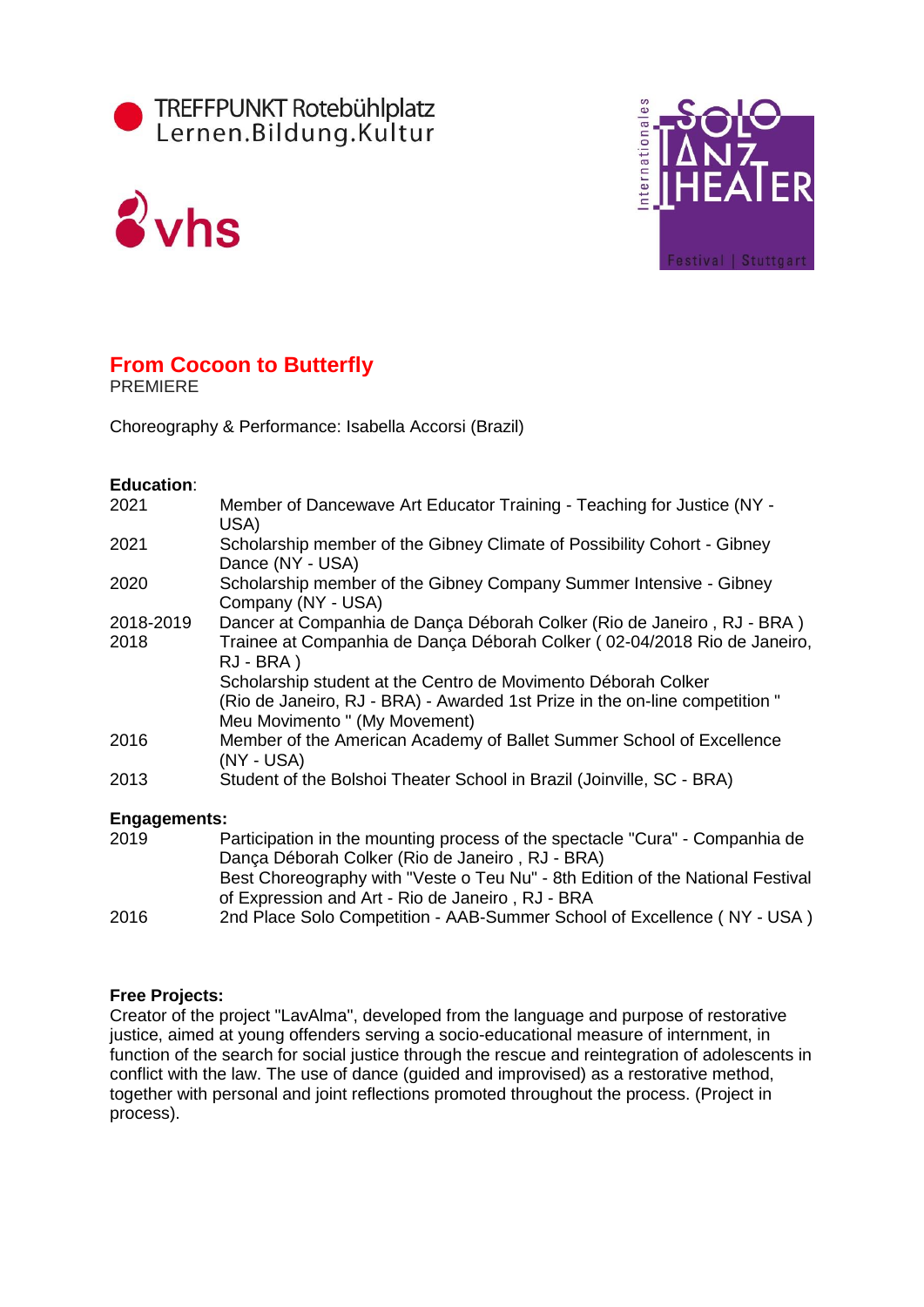





## **Honey, I'm home!**

PREMIERE

Choreography & Performance: Pablo Delgado Flores (Spain)

### **Education:**

| 2021         | Staatsoper Wien, Macbeth                                                                                                                                                                                                                                                                                                                                                                      |
|--------------|-----------------------------------------------------------------------------------------------------------------------------------------------------------------------------------------------------------------------------------------------------------------------------------------------------------------------------------------------------------------------------------------------|
| 2019-2021    | Guest Dancer, LandestheaterLinz                                                                                                                                                                                                                                                                                                                                                               |
| 2019-2021    | MA student in Pedagogy and Contemporary Dance Arts at Anton Bruckner<br>Private Linz. (AT)                                                                                                                                                                                                                                                                                                    |
| 2014-2021    | D2 dance company                                                                                                                                                                                                                                                                                                                                                                              |
| 2017-2020    | Off Verticality, Rose Breuss                                                                                                                                                                                                                                                                                                                                                                  |
| 2019         | Best contemporary dancer in Alicante. (National award)                                                                                                                                                                                                                                                                                                                                        |
| 2017-2018    | BA in Contemporary Dance and Pedagogy/Anton Bruckner University, Linz                                                                                                                                                                                                                                                                                                                         |
| 2018<br>2017 | Best contemporary dancer in the state of Valencia. (National Award)<br>Scholarship for 'La Veronal', Marcos Morao                                                                                                                                                                                                                                                                             |
| 2015-2017    | Otra Danza, Asun Noales. Proyecto Titoyaya, Gustavo Ramirez                                                                                                                                                                                                                                                                                                                                   |
| 2011-2017    | Conservatory of Contemporary Dance José Espadero, Alicante (Spain)                                                                                                                                                                                                                                                                                                                            |
| 2016         | Scholarship for Anton Bruckner private University                                                                                                                                                                                                                                                                                                                                             |
| 2015         | Best Dancer in the festival 'Certamen Delmar'                                                                                                                                                                                                                                                                                                                                                 |
| 2014         | International Scholarship for the festival 'World dance movement'                                                                                                                                                                                                                                                                                                                             |
| 2013-2014    | Il dance, Young Ballet Company. Choreographers (Selection) Johan Inger<br>(Workshop NDT2), Marne & Imre van Opsal (Workshop NDT1) Marcos<br>Morao, Ivan Perez, Gustavo Ramirez Sansano, Evangelos Poulinas, Asun<br>Noales, Sharon Fridman, Editta Braun, Lii Lii, Eva Marts, Sebastian Rowinsky,<br>Dolma Jover, Daniel Morales, Christina Mertzani, Kevin Schmid, Rose Breuss.<br>Education |
| 2008-2011    | Lyrical choir school 'Cantábile', Alicante (Spain)                                                                                                                                                                                                                                                                                                                                            |
| 2007-2011    | Drama and musical school 'Centro 14' (Spain)                                                                                                                                                                                                                                                                                                                                                  |
| Awards:      |                                                                                                                                                                                                                                                                                                                                                                                               |
| 2019         | Best contemporary dancer in Alicante. (National award)                                                                                                                                                                                                                                                                                                                                        |
| 2018         | Best contemporary dancer in the state of Valencia. (National Award)                                                                                                                                                                                                                                                                                                                           |
| 2017         | Scholarship for 'La Veronal', Marcos Morao                                                                                                                                                                                                                                                                                                                                                    |
| 2016         | Scholarship for Anton Bruckner private University                                                                                                                                                                                                                                                                                                                                             |

- 2015 Best Dancer in the festival 'Certamen Delmar'
- 2014 International Scholarship for the festival 'World dance movement'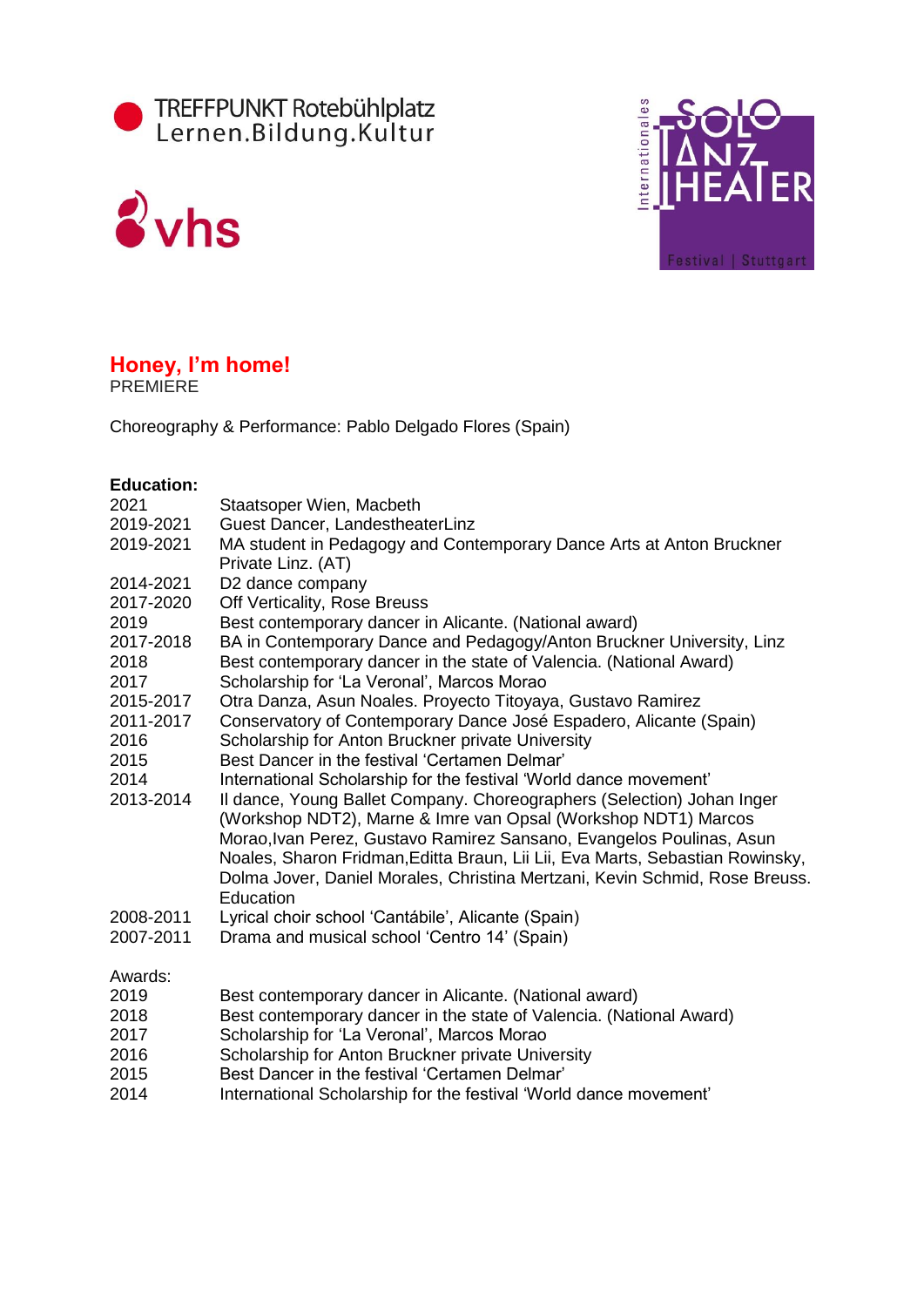





### **Free Projects:**

| Own works |                                      |
|-----------|--------------------------------------|
| 2021      | <b>Future Nostalgia</b>              |
| 2020      | Cachetada                            |
| 2019      | +0? Ex-change.                       |
| 2018      | Frames of Life My ambiguity min fold |
| 2017      | The night watch                      |
| 2016      | Ich                                  |
| 2015      | killa                                |
|           |                                      |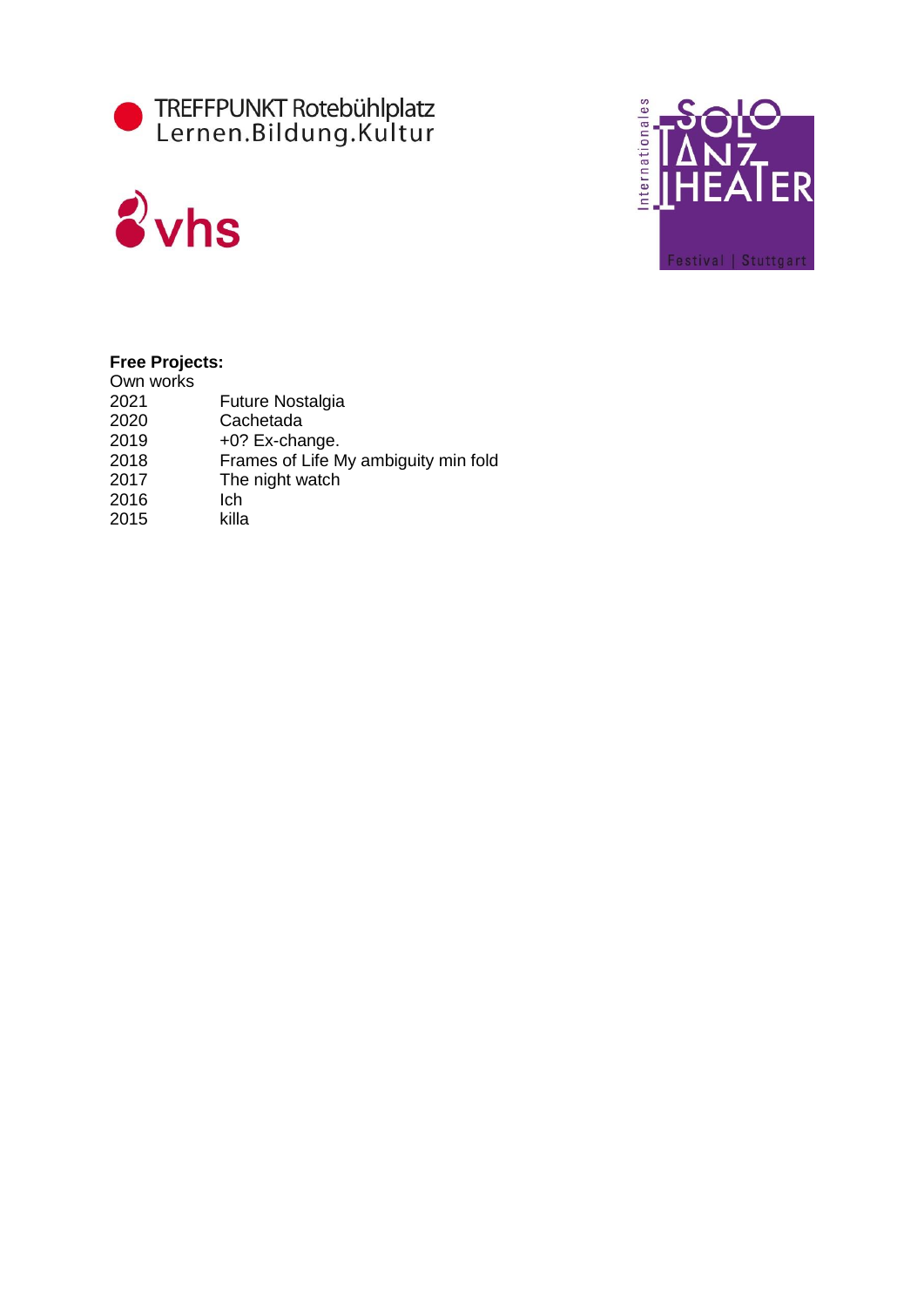





#### **ATLAS** PREMIERE

Choreography: Edoardo Deodati (Italy) Performance: Ana Van Tendeloo (Belgium)

### **Edoardo Deodati (Italy)**

### **Education:**

|            | BA at Accademia Nazionale di Danza (Italy)                                 |
|------------|----------------------------------------------------------------------------|
| 2018       | Codarts Rotterdam (The Netherlands)                                        |
| 2017-Today | Member of Bern Ballet (Switzerland) where he performed pieces of           |
|            | choreographers such as Sharon Eyal, Bryan Arias, Ed Wubbe, Felix Landerer, |
|            | Jo Strømgren, Kor'sia, Po Cheng, Ihsan Rustem, amongst others              |

### **Engagements:**

| $-1.5 - 5.0$ |                                                                           |
|--------------|---------------------------------------------------------------------------|
| 2021         | Konzert Theater Bern CH:"Acoustic Pink" Edoardo Deodati   part of "Piano" |
|              | Chapters" produced by Konzert Theater Bern Ch                             |
| 2021         | Konzert Theater Bern CH: " Altered Figures" Edoardo Deodati               |
| 2019         | "Unknown Tongues" Edoardo Deodati                                         |
| 2017         | "Tucker 34" Edoardo Deodati & Gerard Sangrà Navarro   BARD NL             |
| 2016         | "Nortgodreef 31" Edoardo Deodati & Gerard Sangrà Navarro   BARD NL        |
|              |                                                                           |

### **Ana Van Tendeloo (Belgium)**

### **Education:**

Started her studies at de! Kunsthumaniora Hedendaagse dans in Belgium and received her BA in Modern Theater Dance at The Amsterdam University of the Arts.

### **Engagements:**

2018–Today Member of Bern Ballet since where she performed in pieces of choreographers such as Sharon Eyal, Bryan Arias, Kor'sia, Felix Landerer, Jo Strømgren, Ishan Rustem, amongst others

### **Free Projects:**

- 2021 Created a piece 'Remember Nature' for Konzert Theater Bern as part of the Next Generation program.
- 2020 Created a dance film " Remember Nature" which won 'Best Director' at the Vesuvius International Film Fest and 'Best social Impact' at the Phoenix Shorts Film Festival.
- 2017 Participated in the creation "Lost on route 44" by Marina Mascarell
- 2018 Danced in the work 'Decoy' of Astrid Boons